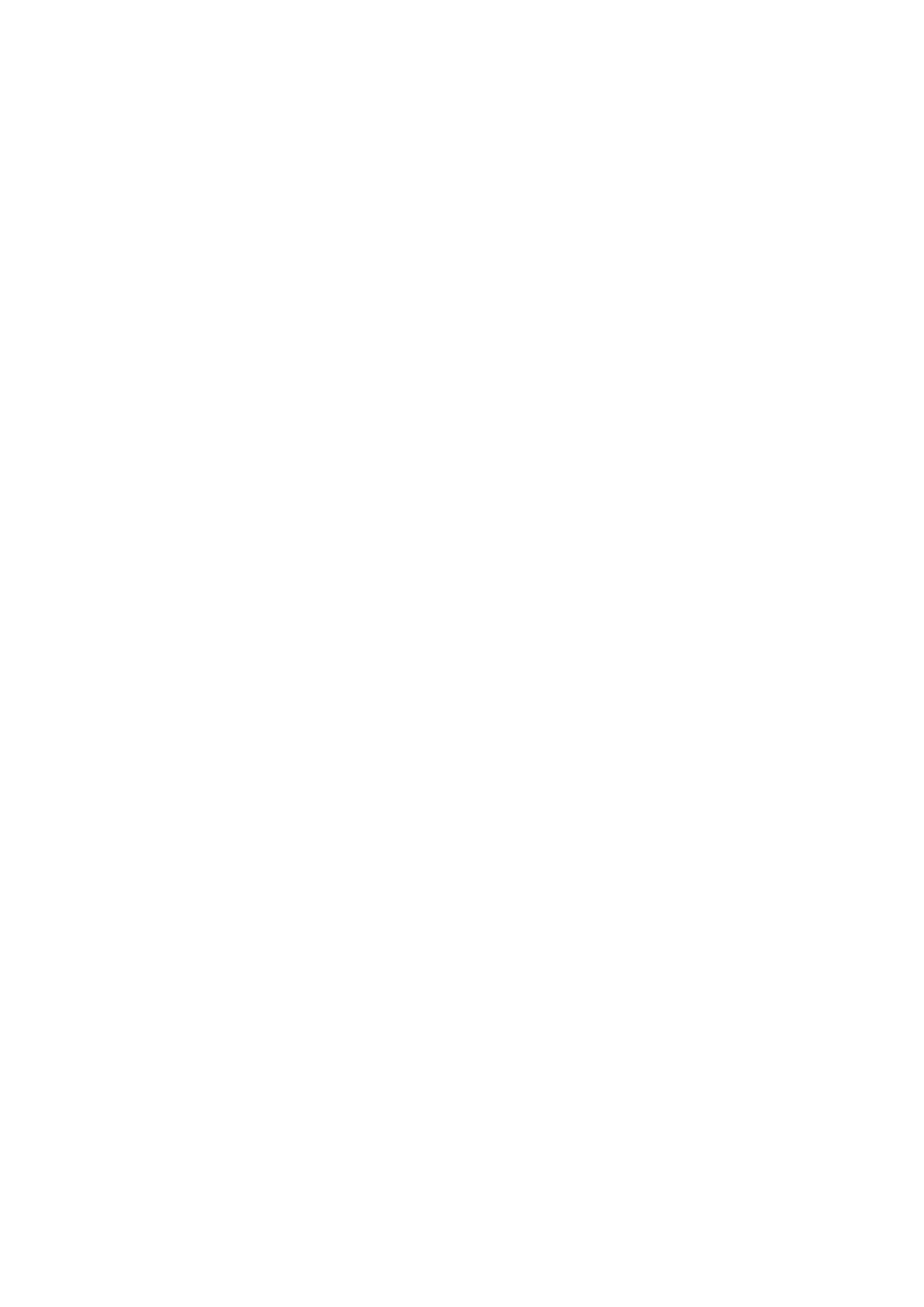### **In the case of Ivanko v. Ukraine,**

The European Court of Human Rights (Fifth Section), sitting as a Committee composed of:

Yonko Grozev, *President,*

Ganna Yudkivska,

Lado Chanturia, *judges,*

and Milan Blaško, *Deputy Section Registrar,*

Having deliberated in private on 11 February 2020,

Delivers the following judgment, which was adopted on that date:

## **PROCEDURE**

1. The case originated in an application (no. 46850/13) against Ukraine lodged with the Court under Article 34 of the Convention for the Protection of Human Rights and Fundamental Freedoms ("the Convention") by a Ukrainian national, Mr Volodymyr Anatoliyovych Ivanko ("the applicant"), on 12 July 2013.

2. The applicant was represented by Mr G. Thuan Dit Dieudonné and Mr A. Kristenko, lawyers practising in Strasbourg and Kharkiv, respectively. The Ukrainian Government ("the Government") were represented by their Agent, most recently Mr I. Lishchyna.

3. On 14 February 2019 the Government were given notice of the complaints concerning the applicant's alleged ill-treatment by the police and the lack of an effective investigation in that respect, and the remainder of the application was declared inadmissible, pursuant to Rule  $54 \S 3$  of the Rules of Court.

# THE FACTS

#### THE CIRCUMSTANCES OF THE CASE

4. The applicant was born in 1984 and lives in Kharkiv.

5. On 4 November 2010 he was sentenced to three years' imprisonment for hooliganism; at the time of the events recounted below, he had been released on probation from a prison sentence imposed for a separate crime.

## **A. Criminal investigation against the applicant, and his alleged ill-treatment**

6. On 18 December 2010 burglaries were committed in three flats in Kharkiv.

<span id="page-4-0"></span>7. According to the applicant, at about 8 p.m. on 18 December 2010 a group of police officers – including officers of the Kharkiv Office for Combating Organised Crime ("the UBOZ") – arrested him, L. and G. at L.'s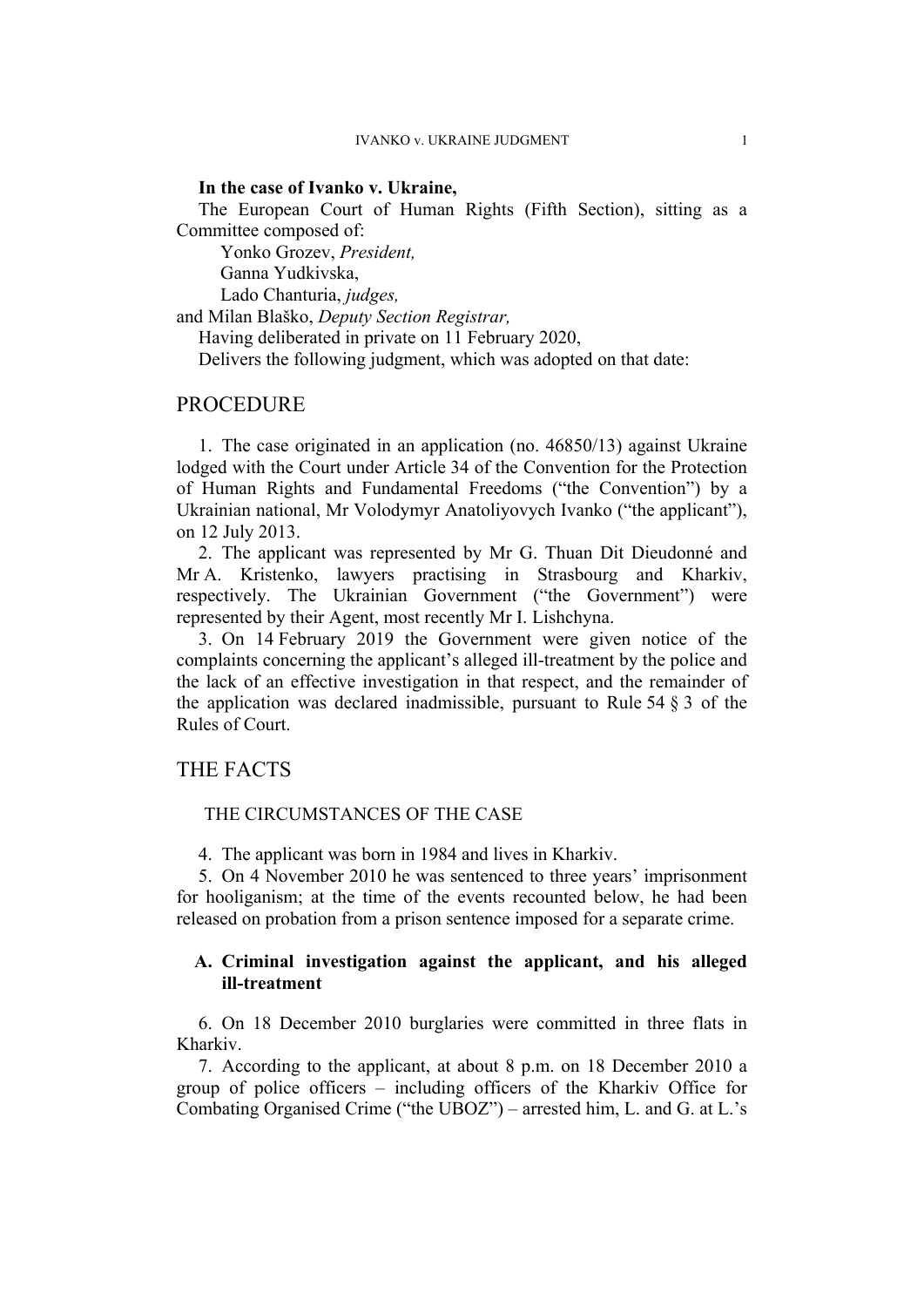flat in Kharkiv and took them to the Moskovskyi district police station ("the police station"), where the police used "physical and psychological pressure" against them until the morning of the next day to make them confess to the above-mentioned thefts.

<span id="page-5-1"></span>8. The official version of events, as attested by the documents available to the Court, is that in the early morning of 19 December 2010 K. was stopped and inspected by police on the street. Tools for breaking into buildings via windows were found on him. He was taken to a police station, where he confessed to a number of thefts and submitted that he had had accomplices, including the applicant. Thereafter, the applicant and others were arrested at L.'s flat and taken to the police station, where their arrest was recorded and where they confessed to the thefts. Following a search of L.'s flat and his car, other burglary tools were found, as well as some stolen property.

9. On 19 December 2010 criminal proceedings were instituted against the applicant, L., G. and K. in connection with a number of thefts in Kharkiv on 18 December 2010. Those proceedings were subsequently joined to proceedings concerning a number of other thefts committed in Kharkiv.

10. On the same date, 19 December 2010, an arrest report was drawn up indicating that the applicant had been arrested on that date. He was placed in the Kharkiv temporary detention facility ("the ITT").

11. On 24 December 2010 the applicant was transferred to Kharkiv pre-trial detention centre no. 27 ("the SIZO"), pursuant to a court order. According to a certificate issued in February 2011 by the chief of the SIZO's medical unit, no bodily injuries had been recorded on the applicant upon his admission to the SIZO in December 2010 and no complaints had been lodged by him.

<span id="page-5-0"></span>12. The official records furthermore suggest that the applicant remained detained at the SIZO until 2 December 2014, with the exception of the period from 11 April until 30 May 2011, when he was held at Dykanivska prison no. 12 ("the prison"). During his detention at the prison, on 13 and 26 April 2011 the applicant was taken to the ITT; on 1, 19 and 20 April 2011 and on 10 and 13 May 2011 he was taken to the UBOZ premises to participate in various investigative actions.

13. On 3 February 2011 the applicant was examined by a forensic medical expert at the medical unit of the SIZO in order to find out if he was suffering any injury. According to the report issued by the expert on 9 February 2011, the applicant submitted to the expert that he had been ill-treated by the police on 18 December 2010 and on 23 January 2011 and he provided the account of the ill-treatment set out in paragraph [30](#page-8-0) below. No visible bodily injuries – including on his genitals – were recorded by the expert following his examination of the applicant. It was also noted by the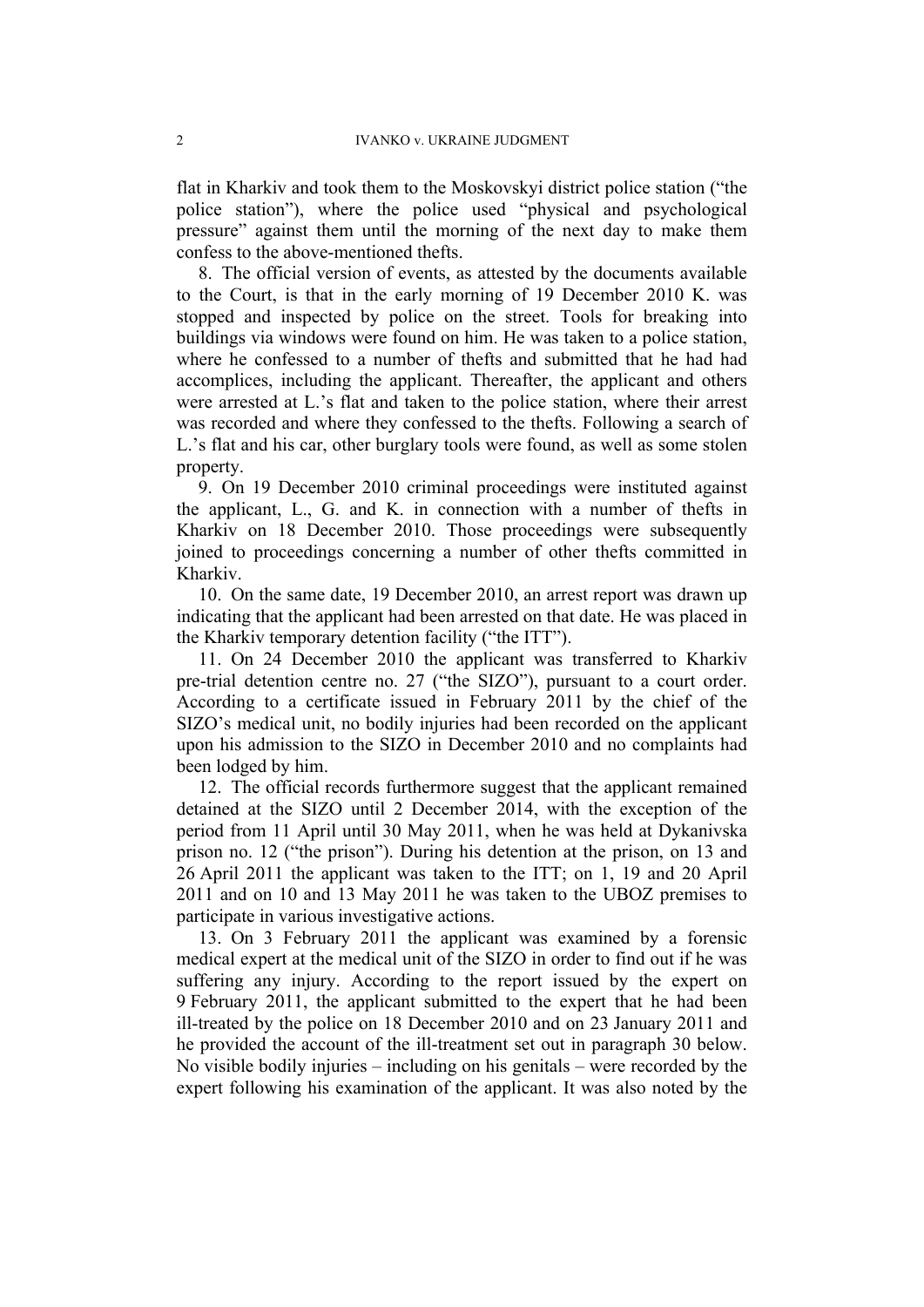expert that the applicant's medical file suggested that the applicant had borne no bodily injuries when admitted to the SIZO on 24 December 2010.

14. On 11 February 2011 the UBOZ took over the investigation of the criminal case against the applicant and his alleged accomplices.

15. On 1 April 2011 the applicant was examined by a forensic medical expert at the UBOZ premises in the presence of a police officer. An abrasion on his left cheek bone measuring 2 cm by 1.5 cm was noted by the expert. He concluded that the injury had likely been inflicted with a hard blunt object or objects no more than twenty-four hours prior to the examination. The expert categorised the abrasion as a light bodily injury. The expert noted that during the examination the applicant had not raised any complaints and had informed the expert that he had not been ill-treated by the police and had not resisted them in any way, nor had he suffered any accidents or participated in any fights within the previous two or three weeks.

16. According to the applicant, during the morning of 13 April 2011 he and other suspects in the case were taken to the UBOZ for questioning. They were kept in the basement of the UBOZ premises and tortured by the same police officers as those who had participated in their arrest, with the aim of extracting from them confessions to certain crimes, which they had not in fact committed. In particular, the officers beat him and administered electric shocks to the applicant's ears and genitals, suffocated him using a gas mask, and poured medical alcohol into his throat until he lost consciousness. The applicant also submitted that each time he had been taken to the UBOZ premises he had been subjected to "physical and psychological ill-treatment". The police officers had also demanded money from him in return for their not charging him with murder.

<span id="page-6-1"></span>17. At about 1 p.m. on 13 April 2011 the applicant was examined by a forensic medical expert in the presence of the UBOZ police officer. The expert noted that the applicant had an abrasion on his left earlobe measuring 1 cm by 0.5 cm which had likely been inflicted with one or more hard blunt objects seven to ten days prior to the examination. The expert categorised the abrasion as a light bodily injury. According to the expert, the applicant submitted that the abrasion had been self-inflicted injury approximately a week before the examination. The applicant also informed the expert that was in transit to the UBOZ premises.

<span id="page-6-0"></span>18. In the evening of 13 April 2011 the applicant was taken to the ITT. Abrasions on his left ear and an inflammation in the area of his left clavicle area were recorded upon his arrival. At about 10 p.m., at the applicant's request, an ambulance was called for him. A copy of the ambulance record has been made available to the Court, but it is of very poor quality and barely legible. The only legible part of the list of the injuries made by the ambulance team suggests that the applicant had bruises and an inflammation in the area of his left clavicle. The ambulance staff also noted that the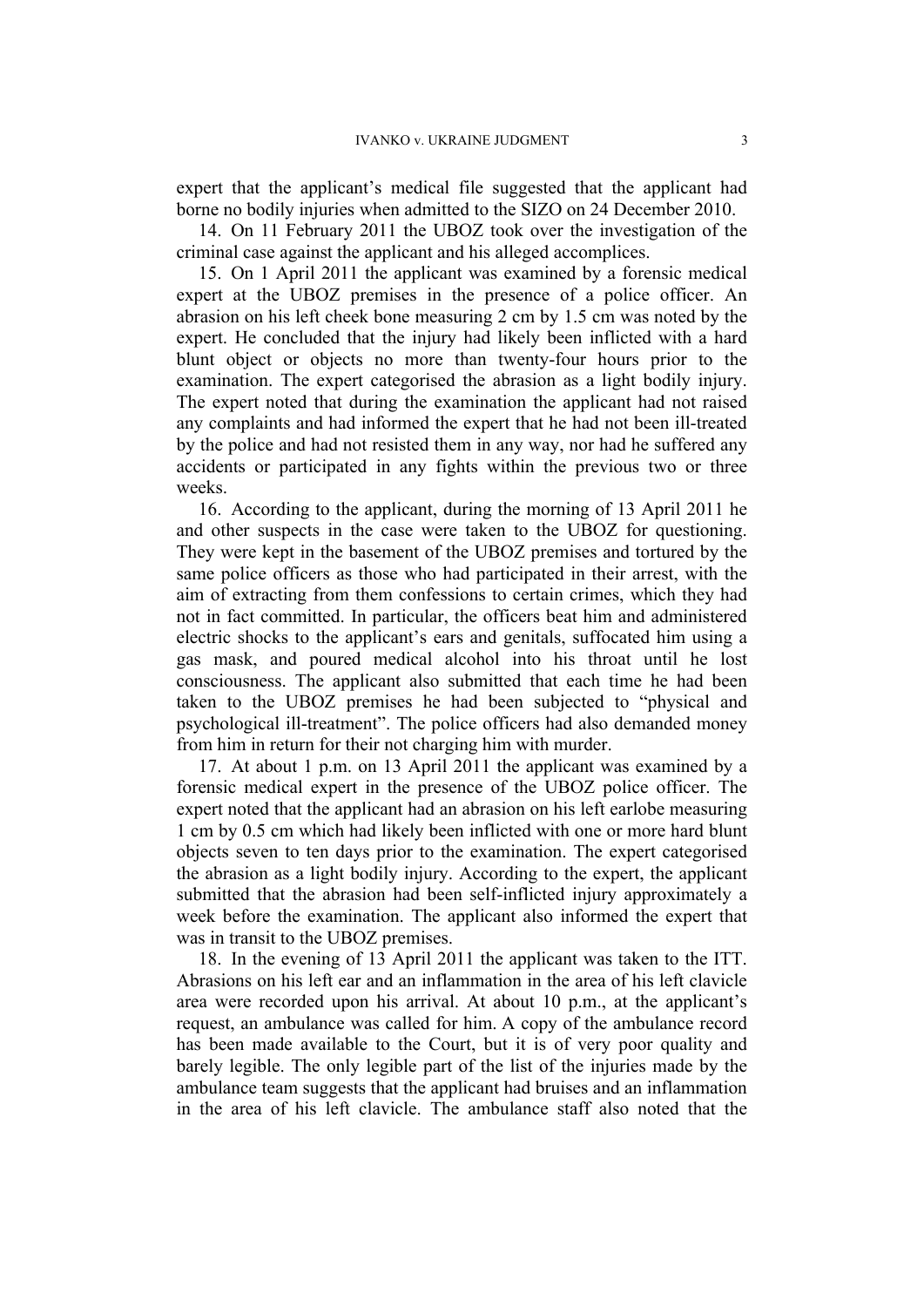applicant had complained that his injuries had resulted from his ill-treatment by the police. The relevant entry in the ITT logbook relating to ambulance calls notes that the applicant was also diagnosed by the ambulance team with concussion, contusion of the left kidney and blunt trauma to the abdomen. The applicant's urgent hospitalisation was recommended and he was taken to Kharkiv Emergency Hospital ("the hospital").

<span id="page-7-1"></span>19. According to the domestic authorities, at about 0.40 a.m. on 14 April 2011 the applicant was taken back to the ITT. He presented to the ITT authorities a certificate from the hospital (a copy of which has been made available to the Court) which indicated that no abnormalities had been uncovered by his examination at the hospital by a general practitioner and a neurologist, and that no health complaints had been made by the applicant to those specialists. The parties also submitted that a traumatologist had also examined the applicant at the hospital and had found an improperly healed fracture of the left clavicle.

<span id="page-7-0"></span>20. Also at 0.40 on 14 April 2011 the following entry was made in the "complaints" section of the ITT logbook relating to medical examinations: "contusion of the left clavicle (fracture?), skin burns to earlobes, blunt abdominal trauma on the left, head injury?".

21. According to the Government, upon his return from the hospital, the applicant stated to the ITT administration in writing that he had invented his health complaint and that he had not in fact been subjected to any ill-treatment by the police.

22. According to the applicant, once he had returned from the ITT to the SIZO, the medical staff of the facility refused to record his injuries, asserting, in particular, that the trauma to his ears and genitals had been self-inflicted by means of squashing pimples on those parts of his body.

23. According to the applicant, during his detention at the prison (which according to him started on 19 April 2011 and not on 11 April 2011, as suggested by the Government – see paragraph [12](#page-5-0) above), he was also subjected to ill-treatment by the police on a number of occasions. In particular, police officers put a restraint jacket and handcuffs on him and hung him over a metal bar.

24. On 29 April 2011 the applicant and his alleged accomplices were charged with seventeen counts of theft; on 19 May 2011 they were committed for trial at the Moskovskyi District Court of Kharkiv ("the District Court").

<span id="page-7-2"></span>25. On 17 June 2011, the applicant was examined by the SIZO's general practitioner. No abnormalities were recorded. An X-ray examination conducted on the same day found healed fractures of the left clavicle and of a bone in the right wrist.

<span id="page-7-3"></span>26. On 10 January 2013 the applicant was again diagnosed with a healed fracture of the wrist.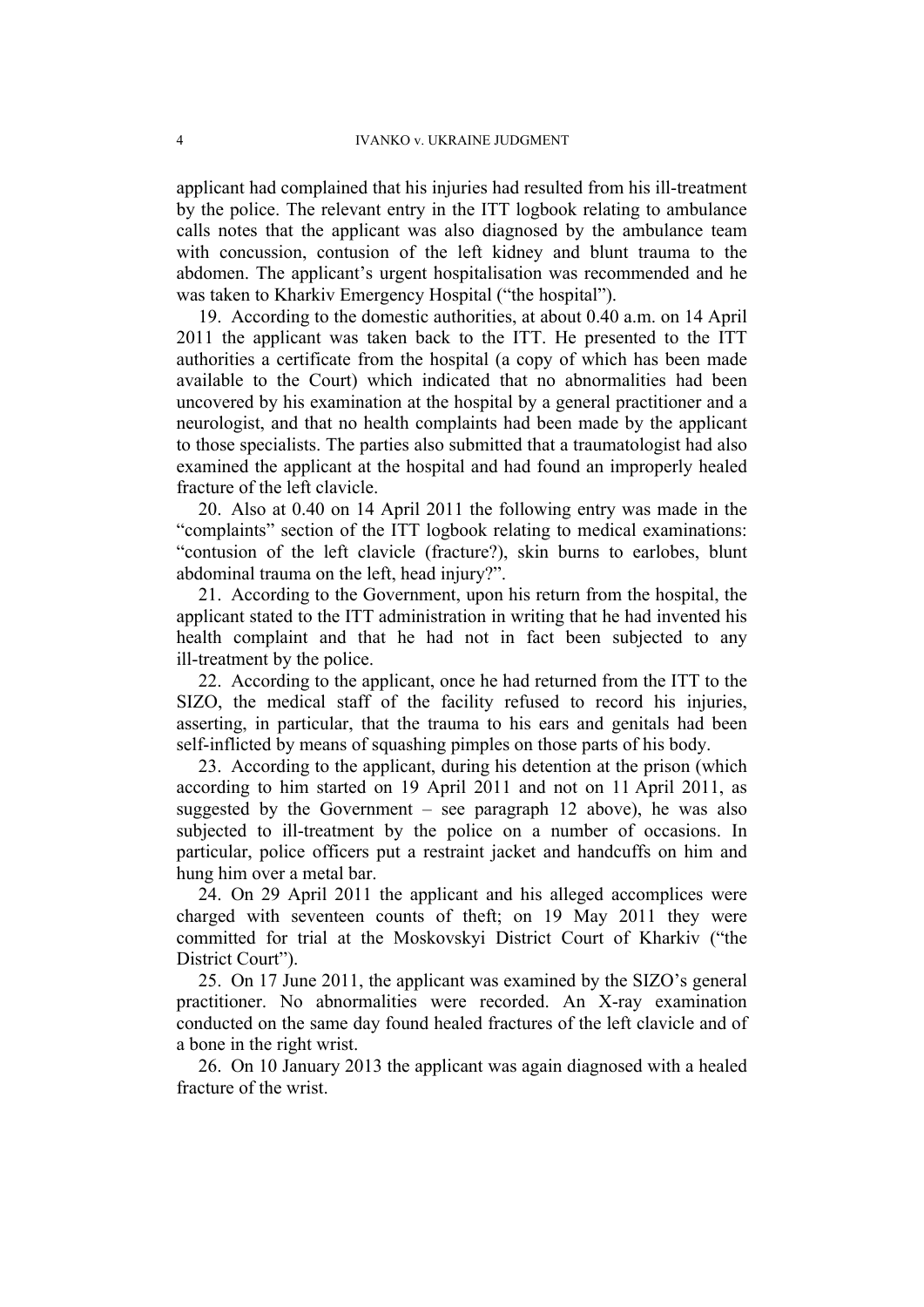<span id="page-8-2"></span>27. On 15 July 2013 the District Court found the applicant guilty as charged and sentenced him to nine years' imprisonment. It dismissed as unsubstantiated the applicant's and his-co-defendants' complaints of ill-treatment, referring to the results of the prosecutor's investigation into the matter (see paragraphs [37](#page-9-0) to [45](#page-10-0) below). It furthermore noted that the applicant's medical file suggested that no visible bodily injuries had been found on the applicant either on 24 December 2010, when he had been admitted to the SIZO, or during his medical examination by a forensic expert on 3 February 2011 (see paragraph 13 above).

28. On 2 December 2014, following the application of an amnesty act, the Court of Appeal exempted the applicant from serving his sentence and released him in the courtroom.

#### **B. Investigation into the ill-treatment complaints**

## *1. Complaints brought by the applicant*

29. On 23 and 30 January 2011 the applicant lodged complaints with the prosecutor's office, alleging that he had been ill-treated by the officers of the Moskovskiy district police station on 18 December 2010. On 31 January 2011 K.'s lawyer and relatives of L. also lodged complaints alleging ill-treatment of L., K., G. and the applicant in police custody following their arrest.

<span id="page-8-0"></span>30. In order to verify the above-mentioned allegations, a prosecutor interviewed the police officers and the applicant. The officers denied any ill-treatment, giving the version of events set out in paragraph [8](#page-5-1) above. The applicant, in his turn, submitted that several police officers had forced him to the floor, tied his feet with adhesive tape and suffocated him with a plastic bag. They had furthermore administered electric shocks to his ears and genitals and had threatened to "help" his aged mother to commit suicide.

31. On 7 February 2011 an assistant prosecutor at the Moskovskyi district prosecutor's office ("the district prosecutor's office") declined to institute criminal proceedings against the police officers, finding no constituent elements of a crime in their actions.

<span id="page-8-1"></span>32. On an unspecified date the applicant and his co-defendants complained to the trial court that they had been ill-treated by officers of the Moskovskyi district police station and the UBOZ officers and by an investigator from the regional police office.

33. On 8 November 2011 the trial court instructed the Kharkiv regional prosecutor's office ("the regional prosecutor's office") to verify the above-mentioned allegations that unlawful methods of investigation had been employed with respect to the applicant and his co-defendants. The copy of the relevant court decision in the Court's possession appears to be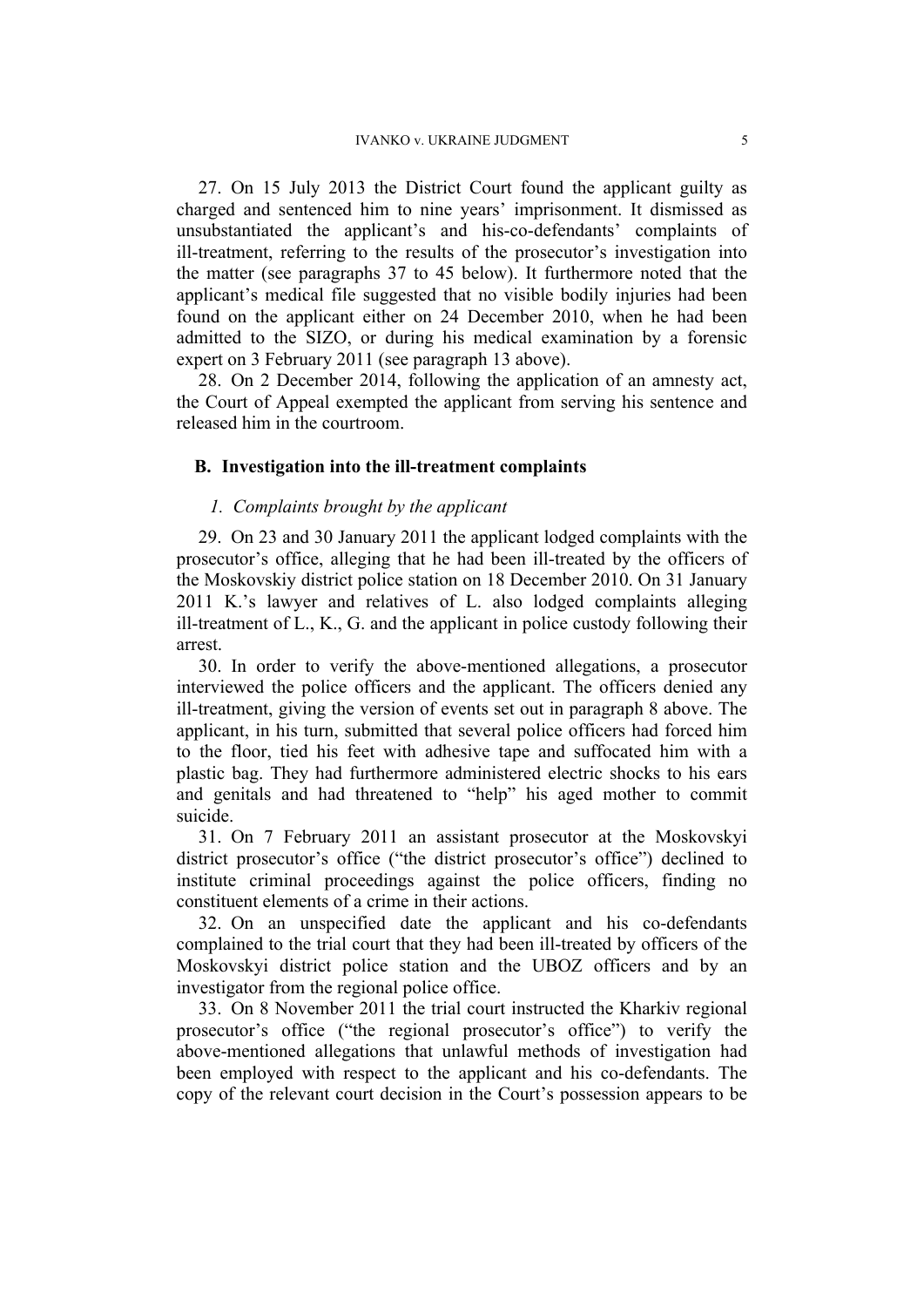incomplete, with the part containing the court's reasoning apparently missing.

34. On 13 July 2012 the district prosecutor's office found that the decision of 7 February 2011 had been lawful and substantiated. It noted, *inter alia*, that (a) the police station's visitors logbook stated that the applicant and his co-defendants had entered the police station at 3.40 a.m. on 19 December 2010 and had left it on the same date, and (b) according to information from the ITT and SIZO administrations, no bodily injuries had been recorded on the applicant upon his admission to those facilities on 19 and 24 December 2010, respectively, and no complaints had been raised by the applicant.

35. On 7 December 2012 the trial court again directed the regional prosecutor's office to investigate the complaint of ill-treatment raised by the applicant and his co-defendant; in its turn, the regional prosecutor's office ordered the district prosecutor's office to conduct the investigation.

36. In the meantime, on 8 January 2013, the applicant again lodged a complaint with the district prosecutor's office regarding his ill-treatment by the police during the pre-trial investigation.

<span id="page-9-0"></span>37. On 9 January 2013 the district prosecutor's office launched an investigation into possible abuse of power on the part of the police officers; at the same time it declined to grant the applicant and his co-defendants victim status as there had been no objective evidence that their rights had been infringed in any way. As far as the applicant was concerned, the regional prosecutor's office relied, in particular, on: a copy of a police station register containing a written statement by the applicant dated 19 December 2010 that he had no complaints against the police; ITT logbook entries relating to ambulance calls; the record of the search of the applicant upon his admission to the ITT, which suggested that the applicant had had no injuries at that time; a certificate from the SIZO attesting that no injuries had been recorded on the applicant upon his return to the SIZO from the prison; and information regarding the investigative measures conducted with the applicant's participation.

38. On 18 January 2013, mainly relying on the fact that the police officers had denied ill-treating the applicant, the district prosecutor's office issued a decision terminating the proceedings for lack of constituent elements of crime in their actions. It asserted that the applicant's allegations had been a part of his defence strategy, which had aimed at avoiding criminal punishment. The applicant appealed against that decision.

39. On 6 February 2013 a senior prosecutor of the district prosecutor's office quashed the decision of 18 January 2013 as premature and ordered further investigation. The investigating prosecutor was instructed, in particular, to question the applicant and his co-accused in detail about the circumstances of the alleged ill-treatment.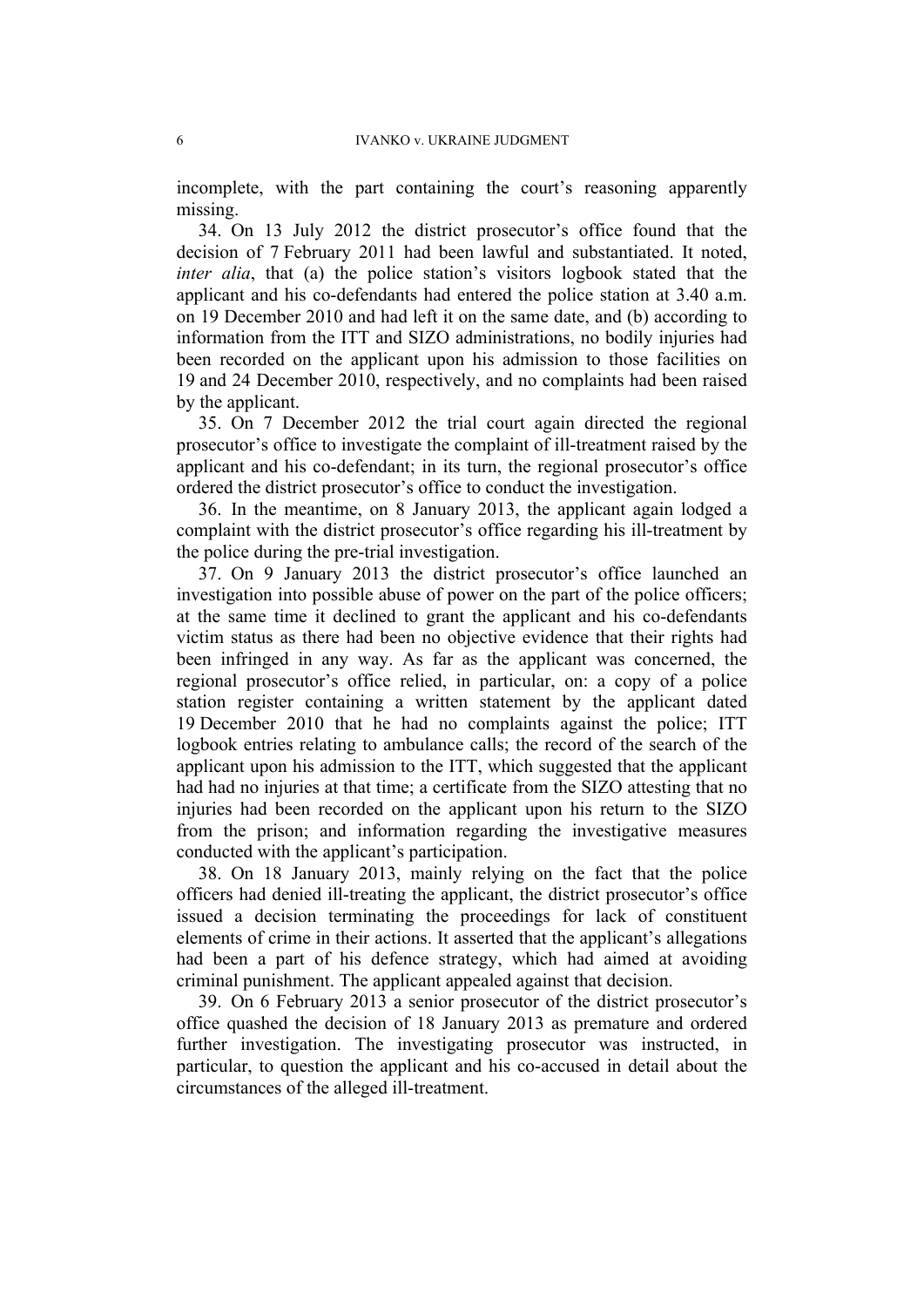<span id="page-10-1"></span>40. On 15 February 2013 the applicant was questioned by the investigating prosecutor. He maintained his allegations and emphasised that a number of injuries had been recorded by the ITT staff and the ambulance team following his alleged torture at the UBOZ premises on 13 April 2011.

41. On 18 February 2013 the district prosecutor's office closed the investigation, deeming that there had been no constituent elements of a crime in the actions of the police officers performed within the Moskovskyi district of Kharkiv. By the same decision, in accordance with the rules on territorial jurisdiction, the case material concerning the alleged ill-treatment at the UBOZ premises was sent to the Kyivskyi district prosecutor's office for investigation.

<span id="page-10-2"></span>42. On 7 March 2013 the Kyivskyi district prosecutor's office launched a criminal investigation aimed at verifying the applicant's allegation that he had been ill-treated at the UBOZ premises. On 29 April 2013 those proceedings were terminated, according to the Government, for lack of constituent elements of a crime in the actions of the UBOZ officers. No further details regarding that investigation and no copy of the relevant decision of the Kyivskyi district prosecutor's office have been made available to the Court.

<span id="page-10-3"></span>43. Following an appeal lodged by K., on 1 June 2013 the investigative judge of the District Court quashed the decision of the district prosecutor's office dated 18 February 2013 and ordered that a number of investigative actions be conducted by the district prosecutor's office in order to verify K.'s allegations.

44. During the additional investigation, the UBOZ officers refused to take part in face-to-face confrontations with the applicant and K. as they considered that the latter parties' statements had been false and aimed at protracting the criminal proceedings. The applicant's co-defendant, G., refused to take part in the investigative actions and submitted that he had no complaints against the police officers.

<span id="page-10-0"></span>45. On 8 July 2013, citing mainly the testimony of the police officers, the district prosecutor's office terminated the investigation, stating that no constituent elements of a crime had been found in the course of the additional investigation into the police officers' actions performed within the Moskovskyi district of Kharkiv.

46. On 30 July 2013 the investigative judge of the District Court rejected an appeal lodged by the applicant against the decision of 8 July 2013, ruling that all necessary measures had been taken and that no evidence in support of the applicant's allegations of ill-treatment had been found. It can be seen from the case file that the applicant appealed against that decision. The Court has not been informed of the outcome of any such proceedings.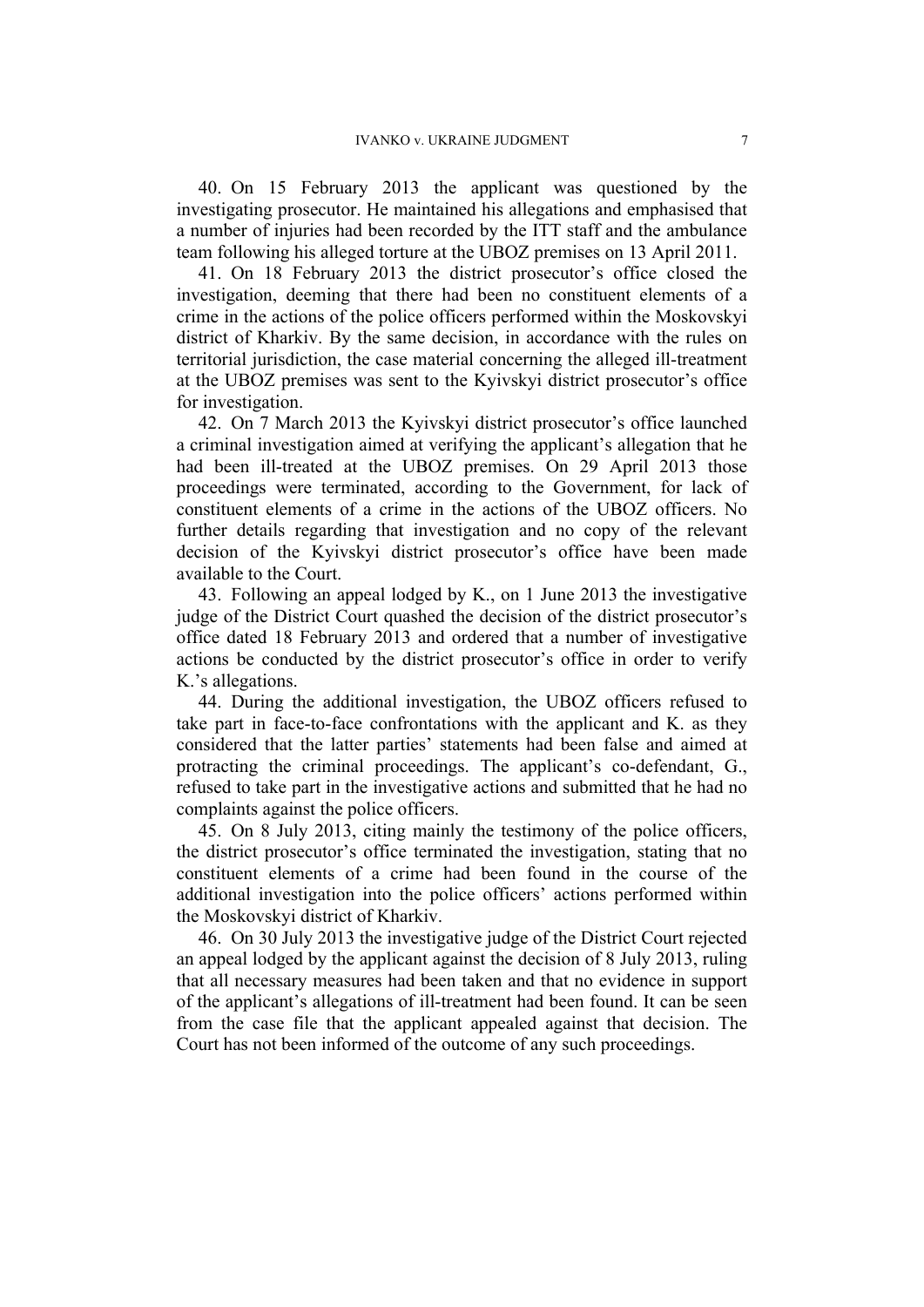#### 8 IVANKO v. UKRAINE JUDGMENT

## *2. Investigation following a website's publication of a letter by the applicant*

47. On 29 January 2013 a website published a private letter written by the applicant and addressed to an MP in which he complained, *inter alia*, of his physical and psychological ill-treatment by police – including at the UBOZ premises.

<span id="page-11-0"></span>48. On 1 February 2013 a criminal investigation was launched following the above publication in order to verify the applicant's allegations.

49. On 7 February 2013 the regional prosecutor's office terminated the proceedings because of the lack of the event of a crime.

<span id="page-11-1"></span>50. On 25 April and 30 May 2013 the Chervonozavodskyi District Court of Kharkiv and the Kharkiv Regional Court of Appeal, respectively, upheld the decision of the regional prosecutor's office dated 7 February 2013*.*

#### *3. Investigation following complaints of K.*

51. On an unspecified date K. again complained to the regional prosecutor's office that he, L., G. and the applicant had been ill-treated by the UBOZ officers in an attempt to extract confessions from them.

<span id="page-11-2"></span>52. On 6 February 2013 a criminal investigation was commenced into K.'s allegations; on 13 February 2013 it was terminated because the investigators deemed that no crime had been committed. The regional prosecutor's office mainly relied on the fact that K.'s allegations had already been verified on a number of occasions by the prosecutors and had been declared unsubstantiated.

# THE LAW

### I. ALLEGED VIOLATION OF ARTICLE 3 OF THE CONVENTION

53. The applicant complained that he had been subjected to torture (i) by police officers at the police station on 18 December 2010, (ii) at the UBOZ premises each time he had been taken there, and (iii) at the prison. He furthermore complained that the authorities had failed to effectively investigate the matter. The applicant relied on Article 3 of the Convention, which reads as follows:

"No one shall be subjected to torture or to inhuman or degrading treatment or punishment."

<span id="page-11-3"></span>54. The Government argued that the applicant had failed to provide evidence of his alleged ill-treatment. In doing so, they submitted that it appeared impossible for them to provide to the Court the part of the applicant's medical file containing records of the applicant's injuries prior to June 2011 (that is to say until the applicant was returned from the prison to the SIZO), as the medical file had not been returned to the SIZO from the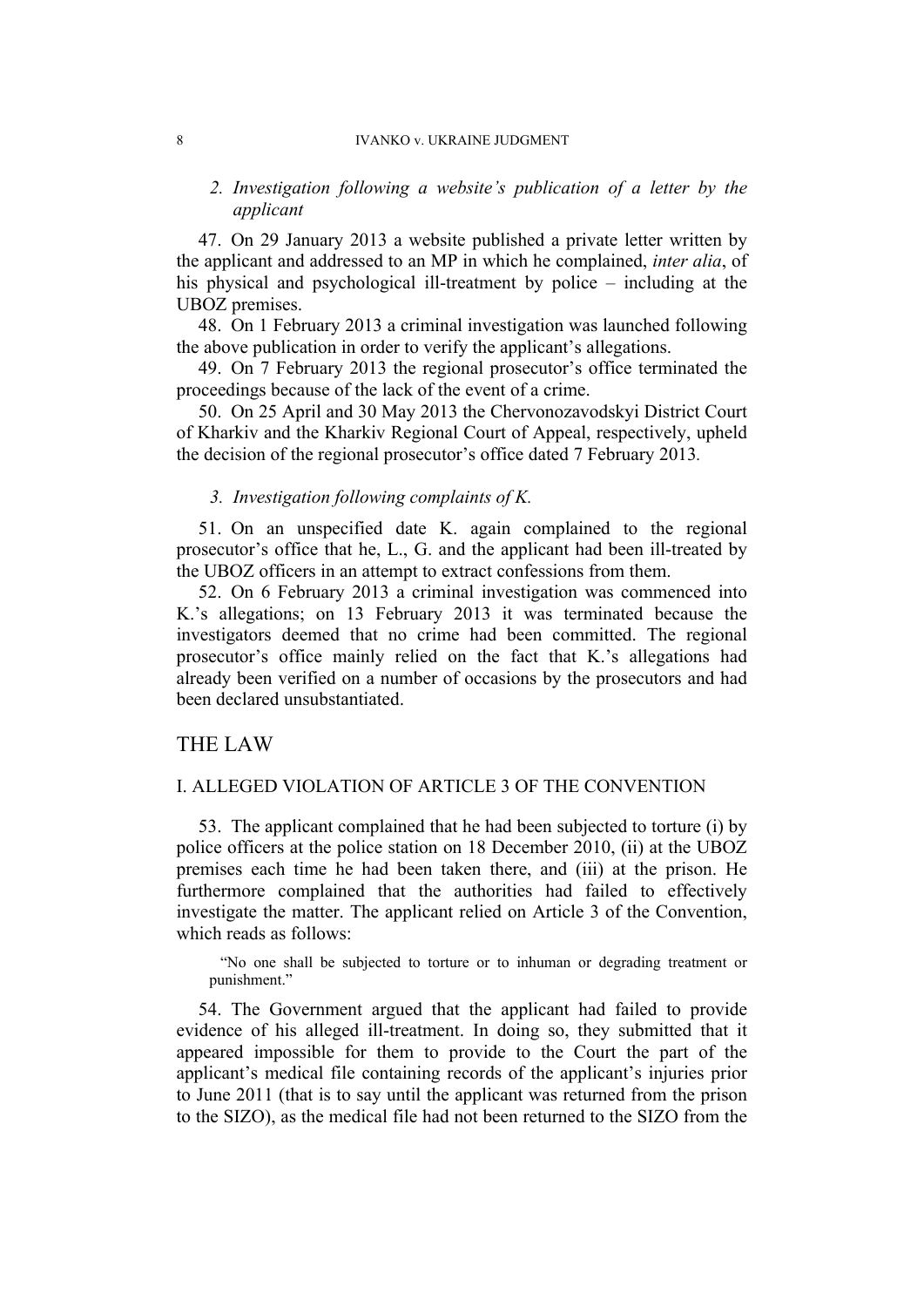prison following the applicant's transfer. A new medical file was therefore opened by the SIZO staff beginning as at the date of the applicant's return. The Government pointed out that no evidence of the alleged ill-treatment had been found by the district and regional prosecutor's offices during the above-mentioned investigations into the applicant's complaints. The investigations had been thorough and their conclusions had been eventually supported by the domestic courts.

55. The applicant submitted, *inter alia*, that his allegations of ill-treatment had been confirmed by the medical examinations on 13 April 2011 and his X-ray examinations and that the Government had neither provided a satisfactory explanation as to the origins of his injuries nor carried out an effective investigation into his allegations, despite his repeated and consistent complaints in that respect. He emphasised that his torture at the UBOZ premises had been the most essential element of his complaint and that his allegations in this respect had remained unanswered. The applicant also contested the accuracy and reliability of the reports produced by the forensic expert who had examined him on 1 and 13 April 2011, arguing that not all his injuries had been recorded, as the examinations had taken place at the request of the UBOZ and in the presence of the UBOZ officers who had been involved in his ill-treatment.

## **A. Admissibility**

56. The Court notes that the applicant's complaint to the Court of his ill-treatment on 18 December 2010 at the police station (unlike his allegations before the domestic authorities in that respect), was limited to a brief statement that he "had been subjected to psychological and physical coercion", with no details being given (see paragraph [7](#page-4-0) above).

57. The Court furthermore notes that the applicant provided no medical evidence in support of his allegations of his being ill-treated on that date. According to the applicant's complaint to the domestic authorities, that ill-treatment included subjecting his ears and genitals to electric shocks, suffocating him with a plastic bag, and binding his legs with adhesive tape (see paragraph [30](#page-8-0) above). Moreover, the applicant did not contest the Government's submissions that no visible injuries had been observed on him upon his admission to the ITT and the SIZO on 19 and 24 December 2011 respectively (that is to say shortly after the alleged events) and provided no evidence to the contrary. Even assuming that the applicant did suggest that the healed fracture of his left clavicle recorded during his medical examinations on 13 April and 17 June 2011 attested to the fact that that clavicle had been broken by the police on 18 December 2010, no medical opinion regarding the possible date on which the injury was sustained has been provided by the applicant to the Court (even since his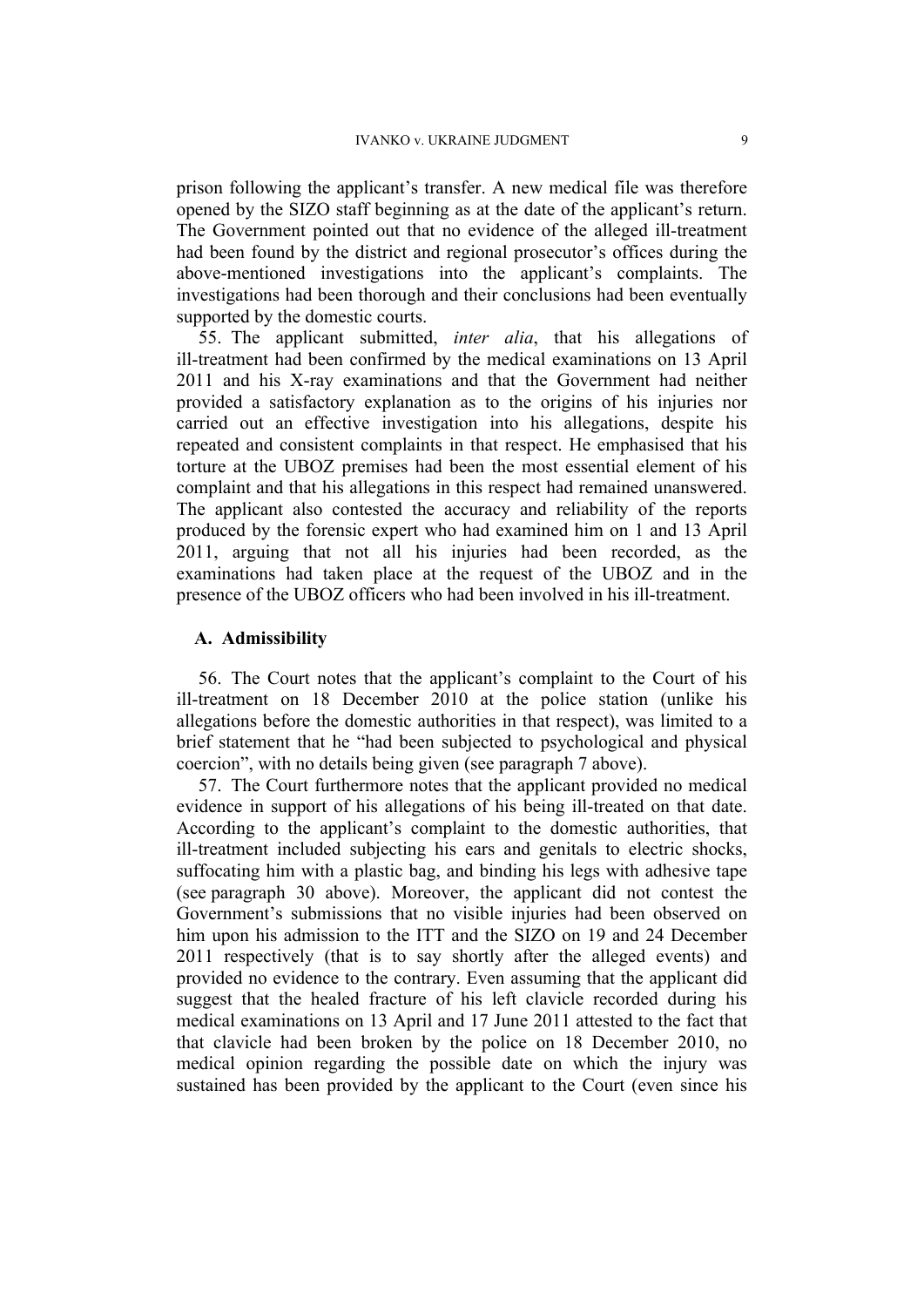release) to illustrate the link between the diagnosis and the alleged ill-treatment.

58. Nor is there any evidence supporting the applicant's complaint (which is set out in rather general terms) of ill-treatment at the prison. In addition, it should be noted that the applicant did not demonstrate that he had raised that complaint in a meaningful way before the domestic authorities.

59. Thus, the Court considers that the above-mentioned complaints lodged by the applicant are not "arguable" for the purposes of Article 3 of the Convention and that the domestic authorities were not required to carry out an effective investigation into the alleged events. Accordingly, the Court finds that this part of the applicant's complaints of ill-treatment, under both the substantive and the procedural limbs of Article 3, should be rejected as manifestly ill-founded, pursuant to Article 35 §§ 3 (a) and 4 of the **Convention** 

60. By contrast, the Court notes that the applicant's allegations of his ill-treatment at the UBOZ premises – at least on 13 April 2011 – are supported by medical evidence (see paragraph [18](#page-6-0) above). Accordingly, that complaint was *prima facie* arguable, and the authorities were therefore required to conduct an effective official investigation (see, for instance, *Kaverzin v. Ukraine*, no. 23893/03, § 106, 15 May 2012).

61. In the light of the foregoing, the Court finds that the applicant's complaint under Article 3 of the Convention of having been ill-treated at the UBOZ premises and the authorities' failure to conduct an effective investigation in that regard is not manifestly ill-founded within the meaning of Article 35 § 3 (a) of the Convention. The Court furthermore notes that it is not inadmissible on any other grounds. It must therefore be declared admissible.

#### **B. Merits**

#### *1. General principles*

62. The relevant general principles of the Court's case-law are summarised in *Bouyid v. Belgium* ([GC], no. 23380/09, §§ 81-90 and 100-01 ECHR 2015), and *El-Masri v. the former Yugoslav Republic of Macedonia* ([GC], no. 39630/09, §§ 182-85, ECHR 2012).

#### *2. Application of the general principles to the present case*

#### **(a) The State's obligation to conduct an effective investigation**

63. The applicant maintained before the domestic authorities and the Court that he had been tortured at the UBOZ premises on 13 April 2011; he provided a detailed description of the alleged ill-treatment and relied on the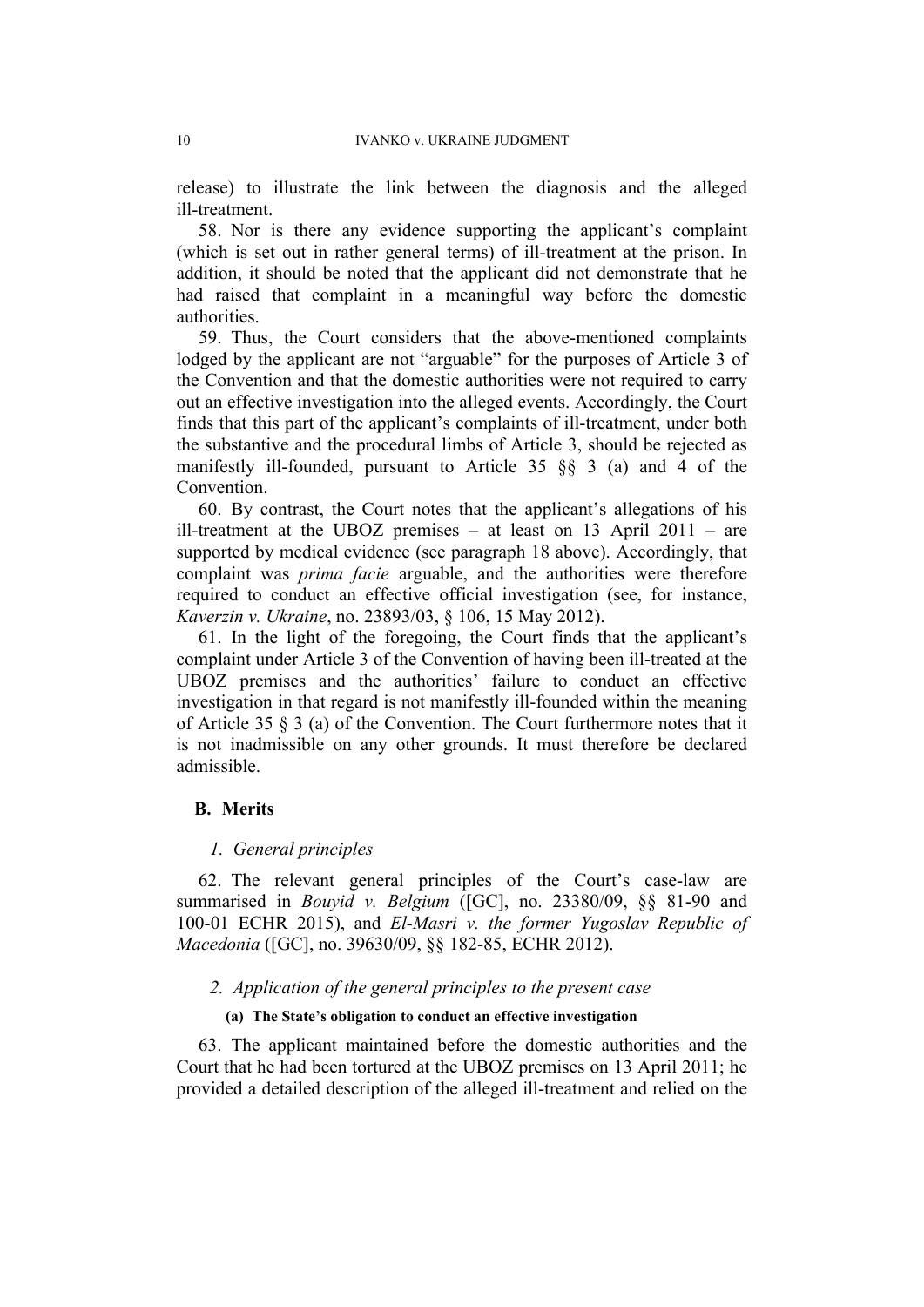results of his medical examinations on that date at the ITT and at the hospital.

64. The Court observes that during his medical examination by the ambulance team  $-$  that is to say shortly after the alleged ill-treatment  $-$  the applicant complained that he had been ill-treated by the police. He maintained his allegations during the trial in his criminal case and also in the course of the investigation into his complaint regarding his alleged ill-treatment on 18 December 2010 (see paragraphs [18](#page-6-0), [32](#page-8-1) and [40](#page-10-1) above).

65. The Court thus finds that there was an arguable claim that the applicant was ill-treated and it will examine whether a thorough investigation was carried out.

<span id="page-14-0"></span>66. The Court observes, in particular, that the result of the applicant's medical examination at the hospital shortly after the alleged ill-treatment contradicted what had been noted by the ambulance team some two hours earlier. The entry in the ITT register of 14 April 2014 was also confusing (see paragraph [20](#page-7-0) above). There is no evidence before the Court (and it has not been suggested by the Government) that any measure, such as a forensic medical examination, was ever undertaken with a view to clarifying the above-mentioned matters and establishing what injuries (if any) the applicant was suffering from on 13 April 2011, and what was their the exact nature, date and possible cause. It reiterates in this respect that proper medical examinations constitute an essential safeguard against the ill-treatment of persons in custody. Such examinations must be carried out by a properly qualified doctor (without any police officer being present), and the report of the examination must include not only the details of any injuries found, but the explanations given by the patient as to how they occurred and the opinion of the doctor as to whether the injuries are consistent with those explanations (see *Akkoç v. Turkey*, nos. 22947/93 and 22948/93, § 118, ECHR 2000-X).

67. In the Court's opinion, the authorities' failure to take the relevant steps, for which no explanation has been provided to the Court, amounts to a deficiency sufficient in itself to render the investigation inefficient (see, *mutatis mutandis*, *Khadisov and Tsechoyev v. Russia*, no. 21519/02, § 118, 5 February 2009).

68. In fact, it is not clear at all from the available documents what the prosecutor's response to the applicant's allegations of his having been ill-treated at the UBOZ premises was – including the steps that were taken in that respect. The Government referred to the investigation conducted by the Kyivskyi district prosecutor's office (see paragraph [42](#page-10-2) above). However, they provided no documents whatsoever relating to that investigation – not even a copy of the decision of the Kyivskyi district prosecutor's office dated 29 April 2013 by which the applicant's complaint was found to be unsubstantiated.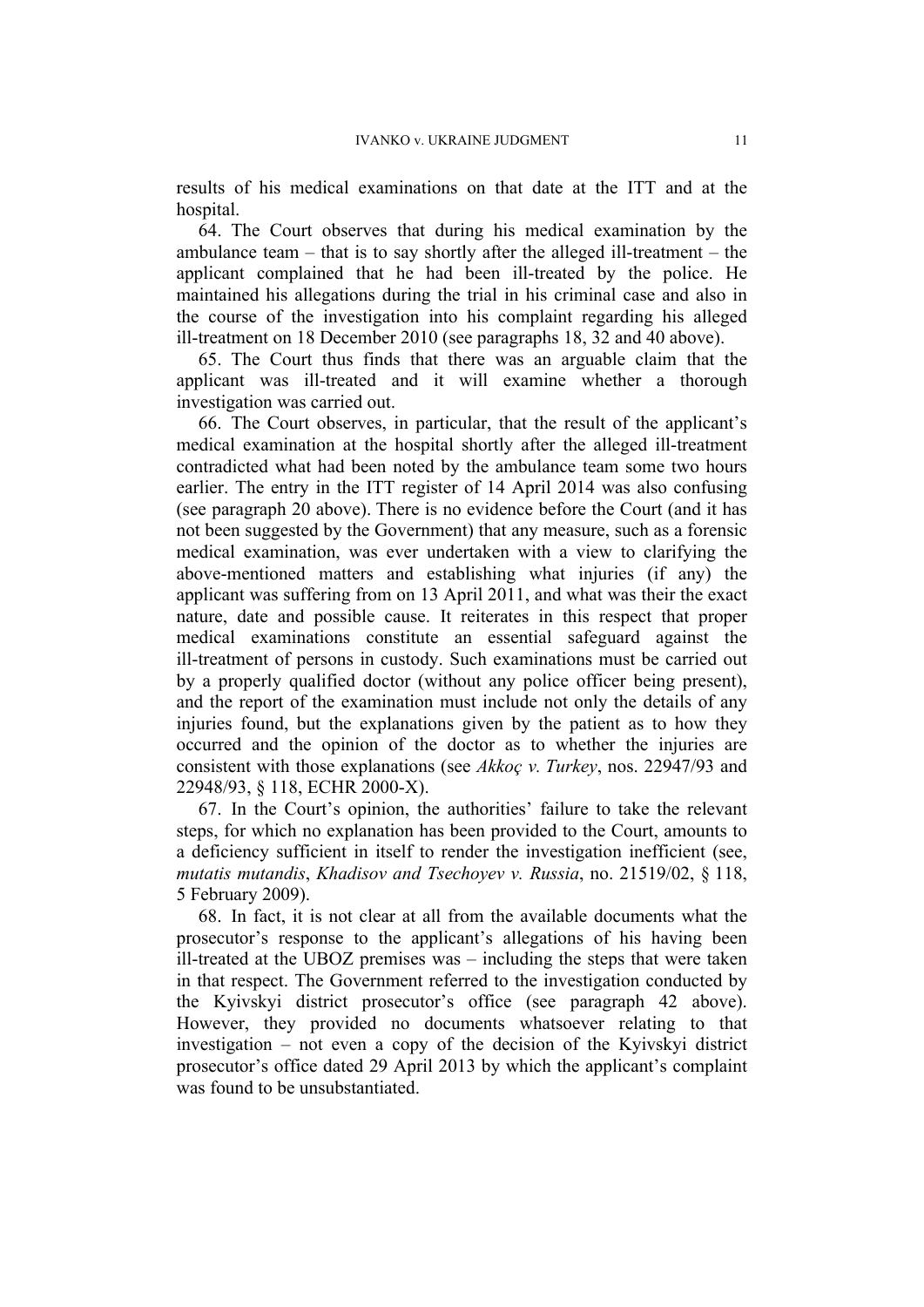69. Moreover, it is apparent from the parties' submissions that the decision by the district prosecutor's office dated 18 February 2013, by which the relevant material was sent for investigation to the Kyivskyi district prosecutor's office, was eventually quashed by the District Court on 1 June 2013, which ordered an additional investigation (see paragraph [43](#page-10-3) above). The wording of the most recent decision of the district prosecutor's office (dated 8 July 2013) – which was upheld by the domestic court – suggests, however, that it does not concern the actions of police officers at the UBOZ premises but only the actions of police officers within the Moskovskyi district of Kharkiv (see paragraph [45](#page-10-0) above).

70. Likewise, when dismissing the applicant's ill-treatment complaint in its judgment of 15 July 2013, the District Court did not assess any medical data relating to the period after 9 February 2011, thus leaving unanswered the applicant's arguments concerning his ill-treatment at the UBOZ premises on 13 April 2011 and on later dates (see paragraph [27](#page-8-2) above).

71. Lastly, no evidence has been provided by the Government to the Court showing that any meaningful effort to investigate the applicant's allegations that he had been ill-treated at the UBOZ premises was made during the investigation launched by the regional prosecutor's office following the publication of the applicant's complaint in the media and K. lodging his complaint (see paragraphs [48](#page-11-0) to [50,](#page-11-1) and [52](#page-11-2) above).

72. In the light of the foregoing considerations, the Court finds no evidence before it indicating that the authorities investigated the applicant's allegations of his ill-treatment at the UBOZ premises diligently and thoroughly, as required by the Convention. There has therefore been a procedural violation of Article 3 of the Convention in this regard.

#### **(b) The applicant's alleged ill-treatment**

73. The Court observes that the applicant complained that he had been ill-treated each time that he had been taken to the UBOZ premises. However, he provided an account only in respect of his alleged ill-treatment on 13 April 2011. His version of events did not contradict the account he had provided to the domestic authorities. He relied on the results of his medical examinations by the ITT staff and the ambulance team, the conclusions of the traumatologist, and the results of his X-ray examinations (see paragraphs [18,](#page-6-0) [19,](#page-7-1) [25](#page-7-2) and [26](#page-7-3) above).

74. The Court notes the Government's argument that it appeared impossible for them to provide medical data – including data relating to any possible injuries sustained by the applicant – for the period from 11 April until mid-May 2011 (see paragraph [54](#page-11-3) above). However, it has not been suggested by them that the documents were lost or destroyed but rather that they remained in the prison and were not returned to the SIZO (see paragraph [54](#page-11-3) above). The Court is therefore not convinced that it was indeed impossible for the Government to obtain the necessary documents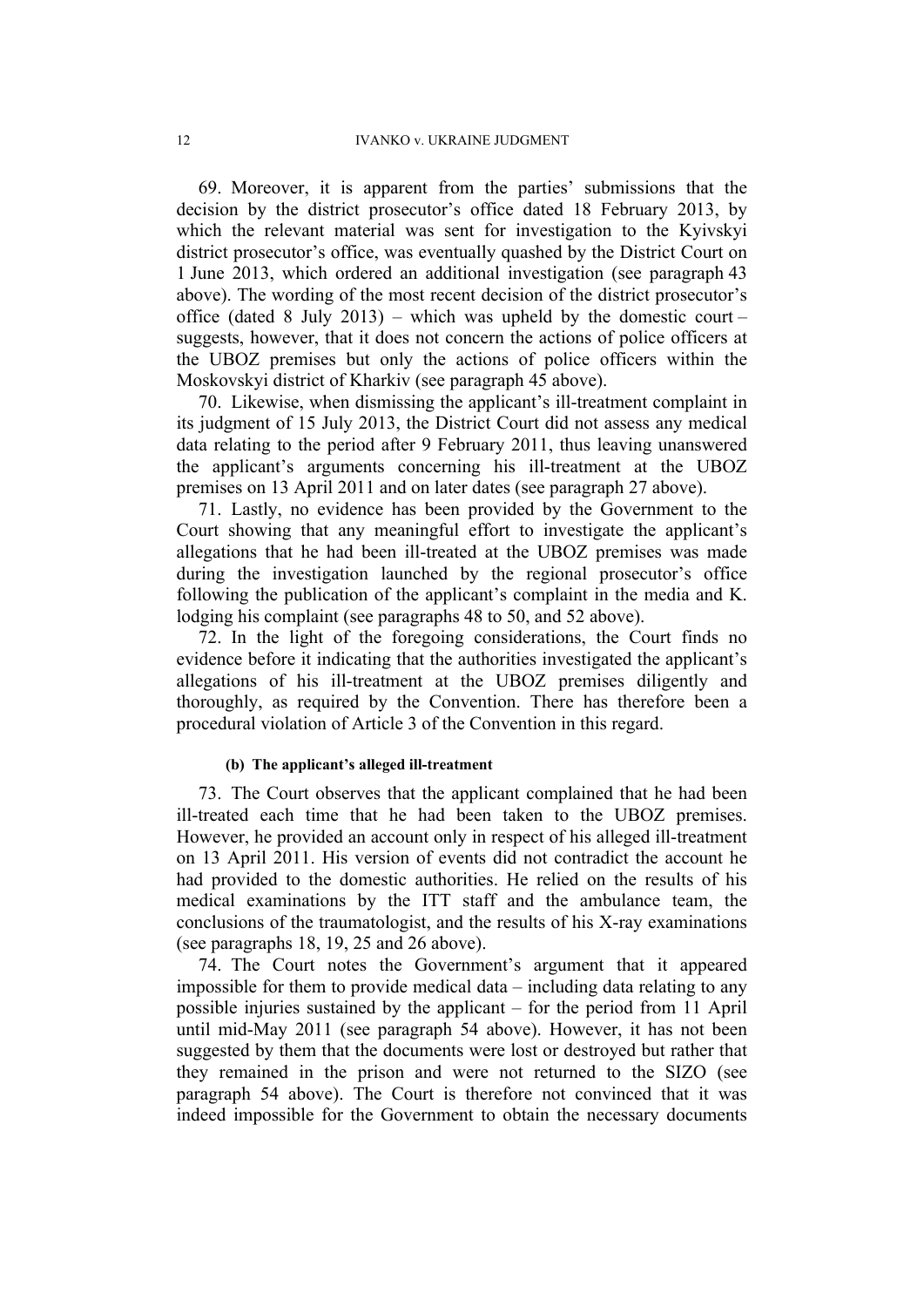and send them to the Court. Having those documents would have been important for the verification by the Court of the accuracy of the applicant's allegations.

75. On the other hand, the Court is not aware either of any obstacle to the applicant obtaining those pieces of evidence from the authorities.

76. The available evidential material concerning the applicant's alleged ill-treatment is controversial. It is true that abrasions on the applicant's left earlobe and the inflammation in the left clavicle area were noted upon the applicant's arrival at the ITT on 13 April 2011. However, it appears that the ear injury was also recorded by the forensic medical expert earlier on that date (prior to the applicant's arrival at the ITT). It follows from the expert's report that the injury was sustained between seven and ten days before the examination and, as suggested by the applicant to the expert, was selfinflicted (see paragraph [17](#page-6-1) above). While the applicant alleged that the expert had failed to record all his injuries, it does not appear from his submissions that he disputed the expert's conclusions as to the injury the latter had recorded.

77. As regards the clavicle, the conclusion of the traumatologist which the applicant referred to in support of his allegations of ill-treatment was that the applicant had been suffering from an "improperly healed fracture of the left clavicle" which, in turn, suggested that the fracture had not been sustained on the day of the examination. The X-ray examinations in June 2011 and in 2013 indeed confirmed the above diagnosis and also revealed a healed fracture of a bone in the applicant's right wrist. However, yet again, the exact date of the injuries remains unknown and no medical opinion has been provided to the Court showing a link between the healed injuries and the alleged ill-treatment by the police.

78. Furthermore, as the Court has already noted (see paragraph [66](#page-14-0) above) conflicting documents were issued by the same civil medical institution, within about two hours of each other: the first document (the ambulance record) suggested that the applicant had a number of injuries, and the second one (the certificate from the hospital) stated that no abnormalities had been uncovered during the ensuing medical examination of the applicant at the hospital and that no complaints had been made by him. It can be seen from the Government's submissions that the domestic authorities treated the ambulance record as a preliminary diagnosis that did not appear to have been confirmed at the hospital. The applicant, apart from relying on the diagnosis of the traumatologist to support his allegations of a fracture of the clavicle, remained silent as to the circumstances of his examination at the hospital and the conclusions reached thereby.

79. In view of the foregoing, the Court finds that the available evidence of the applicant's alleged injuries is not conclusive. There is also no clarity as regards the dates on which the applicant was present at the UBOZ premises. On the one hand, according to the official records, the applicant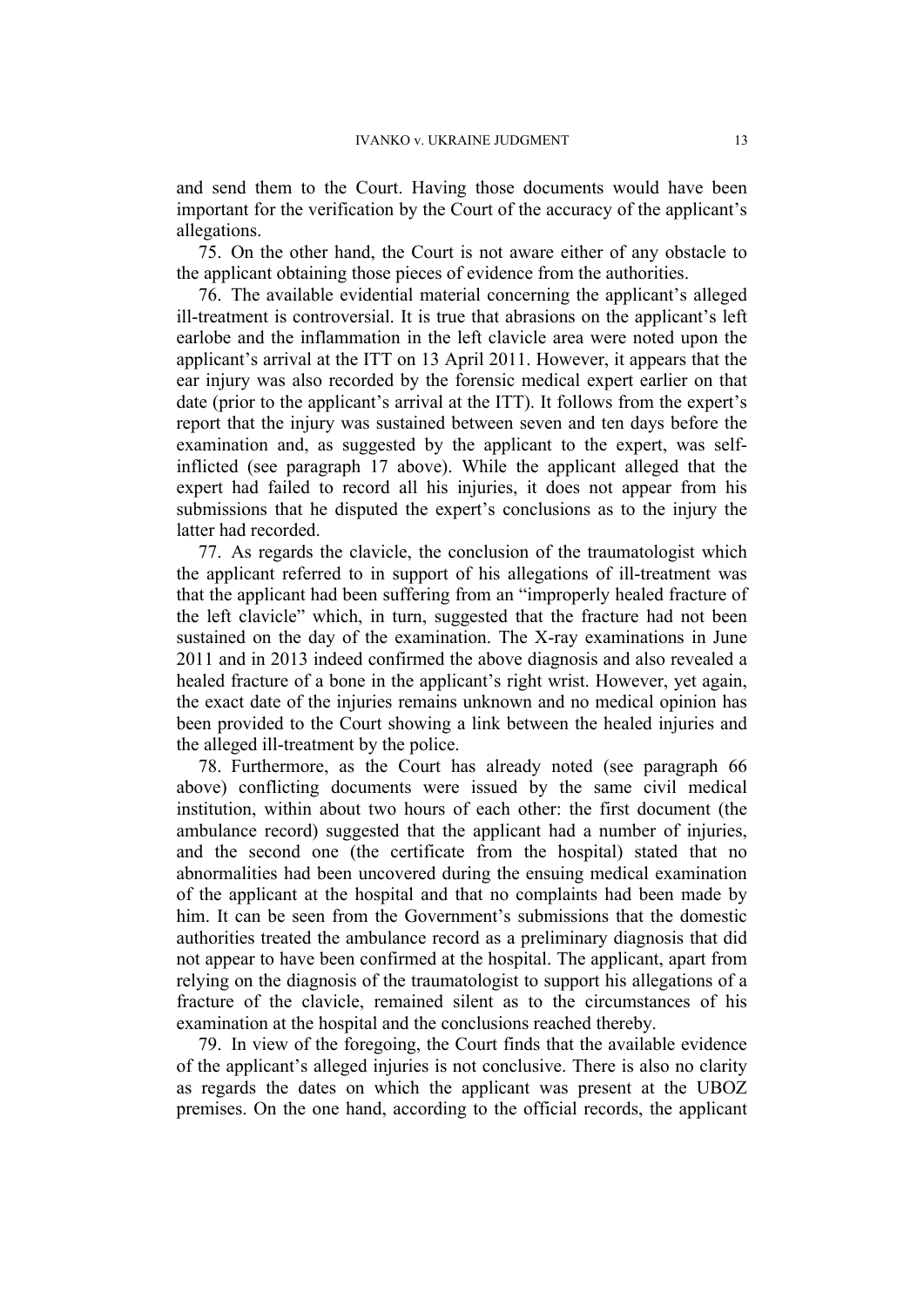was not taken to the UBOZ premises on 13 April 2013 at all (see paragraph [12](#page-5-0) above). On the other hand, during his examination by the forensic expert on 13 April 2011 the applicant submitted to the latter that he was in transit to the UBOZ premises in order to participate in certain investigative actions (see paragraph [17](#page-6-1) above).

80. All things considered, the Court finds that it lacks sufficient evidence to enable it to uphold beyond reasonable doubt the applicant's allegations regarding the place, time and methods of his ill-treatment.

81. Accordingly, the Court is unable to find a violation of Article 3 of the Convention in its substantive aspect.

#### II. APPLICATION OF ARTICLE 41 OF THE CONVENTION

82. Article 41 of the Convention provides:

"If the Court finds that there has been a violation of the Convention or the Protocols thereto, and if the internal law of the High Contracting Party concerned allows only partial reparation to be made, the Court shall, if necessary, afford just satisfaction to the injured party."

### **A. Damage**

83. The applicant claimed 50,000 euros (EUR) in respect of non-pecuniary damage.

84. The Government contested this claim.

85. The Court, ruling on an equitable basis, awards the applicant EUR 7,500 in respect of non-pecuniary damage.

#### **B. Costs and expenses**

86. The applicant did not submit any claim under this head. The Court therefore makes no award.

#### **C. Default interest**

87. The Court considers it appropriate that the default interest rate should be based on the marginal lending rate of the European Central Bank, to which should be added three percentage points.

## FOR THESE REASONS, THE COURT, UNANIMOUSLY,

1. *Declares* the complaints concerning ill-treatment by police officers at the UBOZ premises and effectiveness of its investigation admissible and the remainder of the application inadmissible;